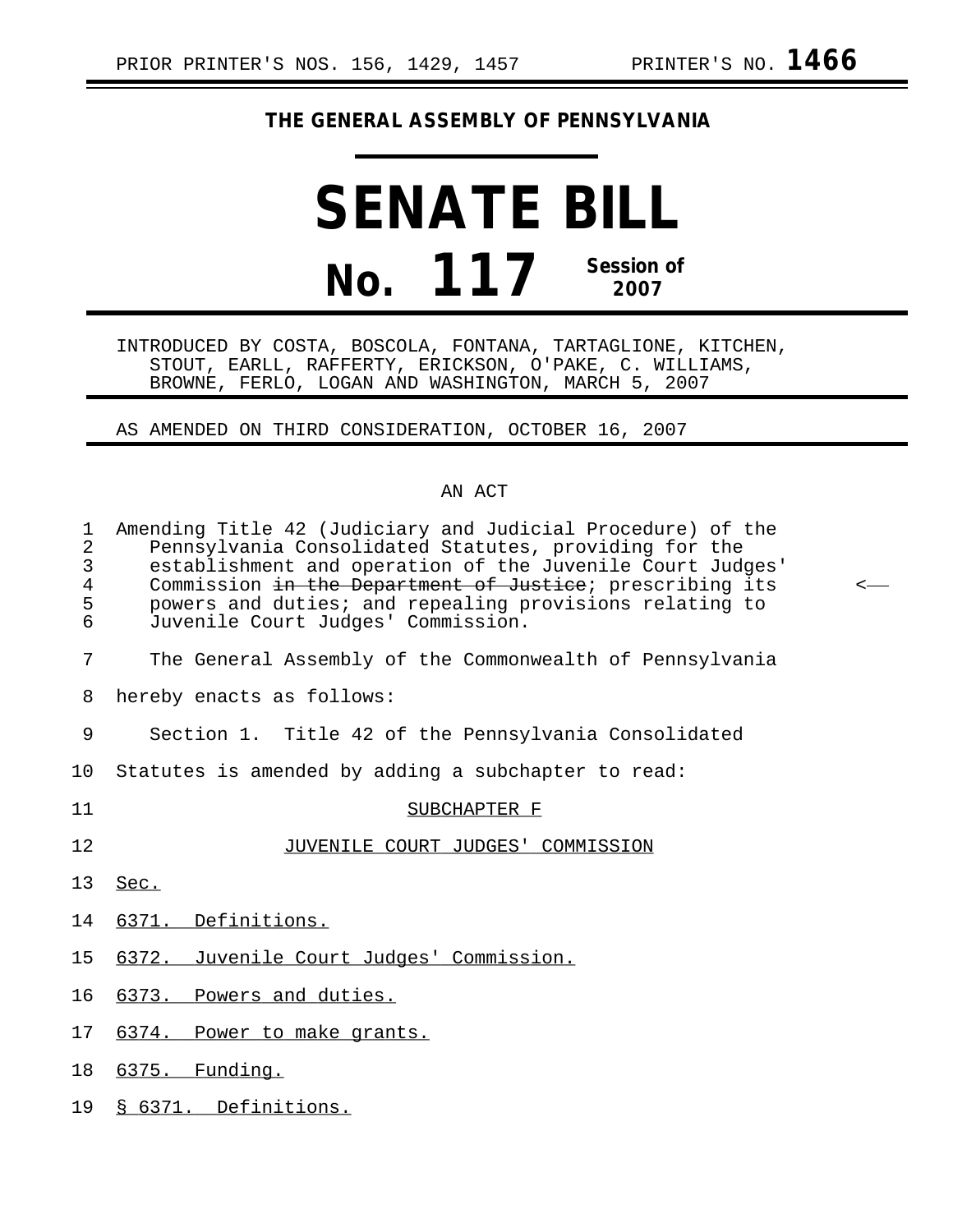| 1  | The following words and phrases when used in this subchapter     |
|----|------------------------------------------------------------------|
| 2  | shall have the meanings given to them in this section unless the |
| 3  | <u>context clearly indicates otherwise:</u>                      |
| 4  | "Commission." The Juvenile Court Judges' Commission created      |
| 5  | pursuant to section 6372(a) (relating to Juvenile Court Judges'  |
| 6  | Commission).                                                     |
| 7  | "Commissioner." A member appointed to the Juvenile Court         |
| 8  | Judges' Commission pursuant to section 6372(b) (relating to      |
| 9  | <u>Juvenile Court Judges' Commission).</u>                       |
| 10 | § 6372. Juvenile Court Judges' Commission.                       |
| 11 | Establishment.--There is hereby established in the<br>(a)        |
| 12 | Office of General Counsel the Juvenile Court Judges' Commission. |
| 13 | (b) Composition.--The commission shall consist of nine           |
| 14 | judges who shall be appointed by the Governor from a list of     |
| 15 | judges, serving in the juvenile courts, selected and submitted   |
| 16 | by the Chief Justice of Pennsylvania.                            |
| 17 | (c) Tenure.--Of the first nine appointees to the commission,     |
| 18 | three shall serve for three years, three for two years and three |
| 19 | for one year. After the initial term, the term for all members   |
| 20 | shall be three years.                                            |
| 21 | (d) Officers.--The commission shall annually select one of       |
| 22 | its members as chairman and one member as secretary.             |
| 23 | (e) Staff.--The chairman, with the approval of the majority      |
| 24 | of the commission, may appoint and fix the compensation of       |
| 25 | assistants, clerks and stenographers as he deems necessary to    |
| 26 | enable the commission to perform its powers and duties. During   |
| 27 | his term of employment, no assistant shall engage, directly or   |
| 28 | indirectly, in the practice of law in any juvenile court in this |
| 29 | Commonwealth.                                                    |
| 30 | Staff compensation.--The compensation of the assistants,<br>(f)  |

20070S0117B1466 - 2 -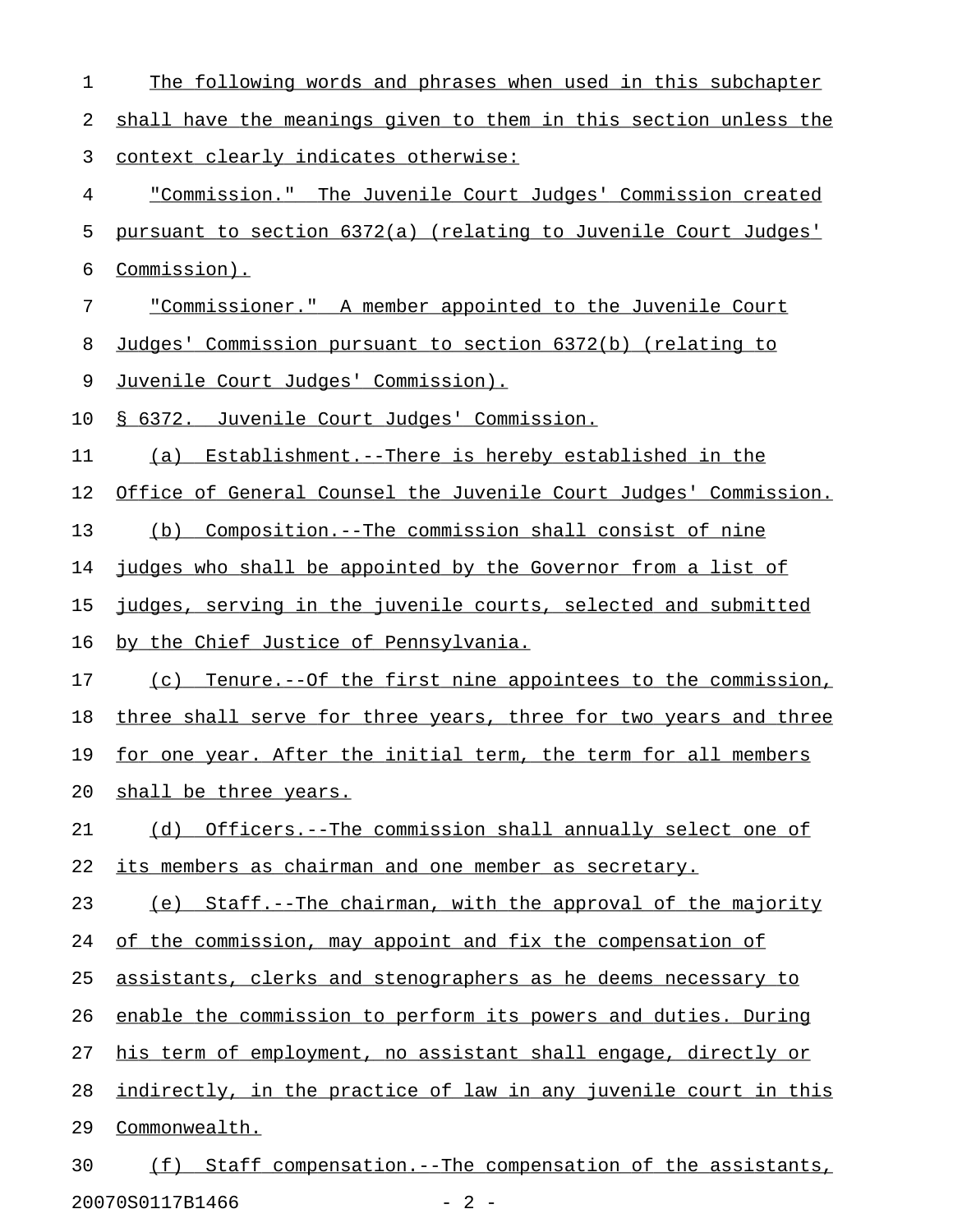| 1  | clerks and stenographers shall be fixed within limitations fixed |
|----|------------------------------------------------------------------|
| 2  | by the Executive Board and shall be eligible to apply for        |
| 3  | membership in the State Employees' Retirement System.            |
| 4  | Meetings.--Each year there shall be quarterly meetings<br>(q)    |
| 5  | of the commission, and such additional meetings as the chairman  |
| 6  | shall deem necessary. Each commissioner attending the meetings   |
| 7  | shall be paid only his necessary expenses incurred in attending  |
| 8  | the meetings. Five members of the commission shall constitute a  |
| 9  | quorum at meetings.                                              |
| 10 | § 6373. Powers and duties.                                       |
| 11 | The commission shall have the power and is required to do the    |
| 12 | following:                                                       |
| 13 | Advise the juvenile court judges of this<br>(1)                  |
| 14 | Commonwealth in all matters pertaining to the proper care and    |
| 15 | maintenance of delinquent and dependent children.                |
| 16 | Examine the administrative methods and judicial<br>(2)           |
| 17 | procedure used in juvenile courts throughout this                |
| 18 | Commonwealth, establish standards and make recommendations on    |
| 19 | the same to the courts presiding over juvenile proceedings       |
| 20 | within this Commonwealth.                                        |
| 21 | (3) Examine the personnel practices and employment               |
| 22 | standards used in probation offices in this Commonwealth,        |
| 23 | establish standards and make recommendations on the same to      |
| 24 | courts presiding over juvenile proceedings within this           |
| 25 | Commonwealth.                                                    |
| 26 | (4) Collect, compile and publish such statistical and            |
| 27 | other data as may be needed to accomplish reasonable and         |
| 28 | efficient administration of the juvenile courts system.          |
| 29 | § 6374. Power to make grants.                                    |
| 30 | The commission shall have the power, and its duty shall be,      |
|    | 20070S0117B1466<br>$-3-$                                         |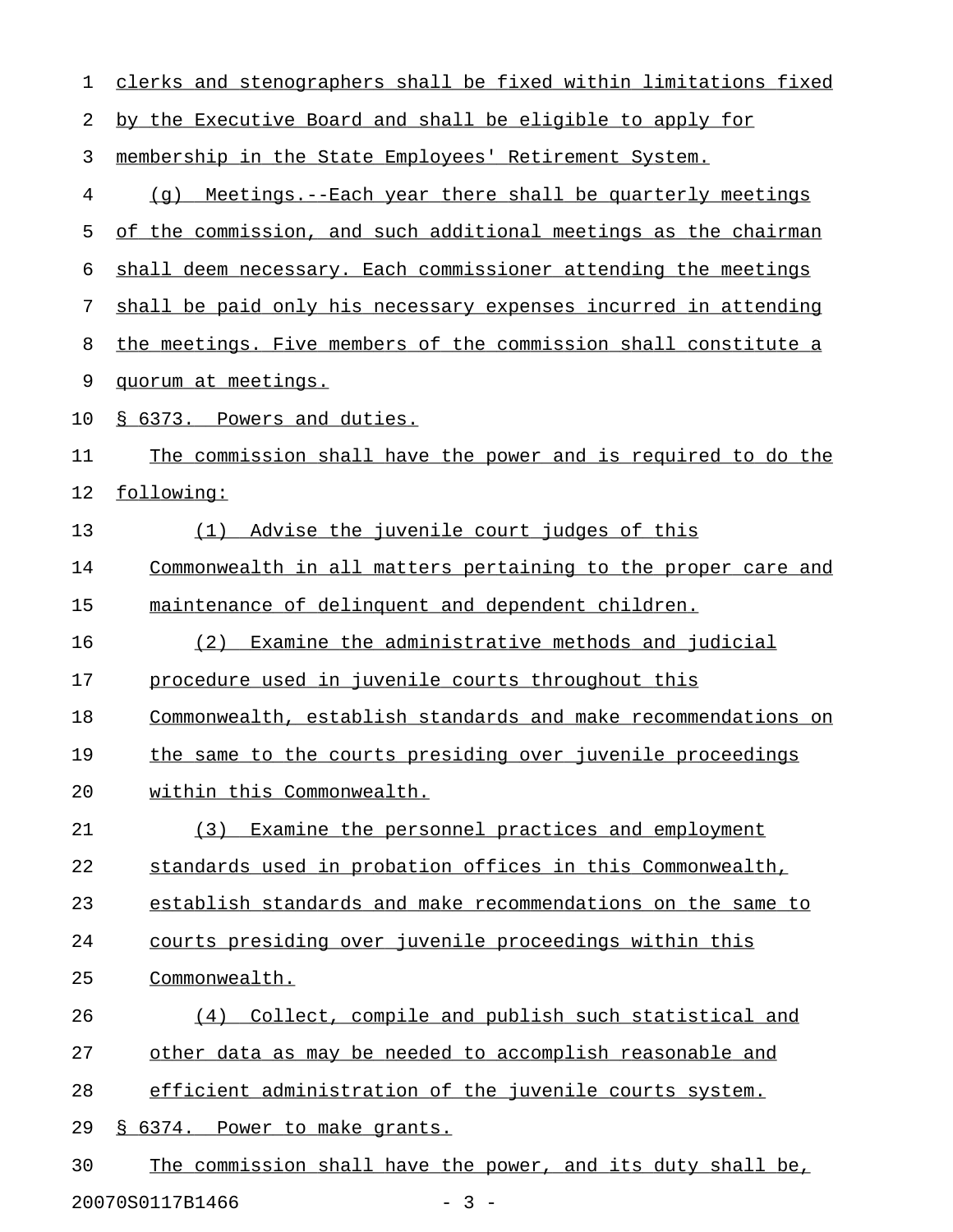1 to make annual grants to political subdivisions for the 2 development and improvement of probation services for juveniles. 3 § 6375. Funding.

4 The General Assembly shall annually appropriate such sums as 5  $\mu$ ay IT DEEMS TO be necessary for the operation and expenses of  $\sim$ 6 the commission.

7 Section 2. Repeals are as follows:

8 (1) The General Assembly declares that the repeals under 9 paragraphs (2) and (3) are necessary to effectuate the 10 addition of 42 Pa.C.S. Ch. 63 Subch. F.

11 (2) The act of December 21, 1959 (P.L.1962, No.717) 12 entitled "An act providing for the creation and operation of 13 the Juvenile Court Judges' Commission in the Department of 14 Justice; prescribing its powers and duties; and making an 15 appropriation."

16 (3) Sections 905.1 and 905.2 of the act of April 9, 1929 17 (P.L.177, No.175), known as The Administrative Code of 1929. 18 Section 3. This act shall be a continuation of the act of 19 December 21, 1959 (P.L.1962, No.717), entitled "An act providing 20 for the creation and operation of the Juvenile Court Judges' 21 Commission in the Department of Justice; prescribing its powers 22 and duties; and making an appropriation." The following apply:

23 (1) Except as otherwise provided in 42 Pa.C.S. Ch. 63 24 Subch. F, all activities initiated under the act of December 25 21, 1959 (P.L.1962, No.717), entitled "An act providing for 26 the creation and operation of the Juvenile Court Judges' 27 Commission in the Department of Justice; prescribing its 28 powers and duties; and making an appropriation," shall 29 continue and remain in full force and effect and may be 30 completed under 42 Pa.C.S. Ch. 63 Subch. F. Orders, 20070S0117B1466 - 4 -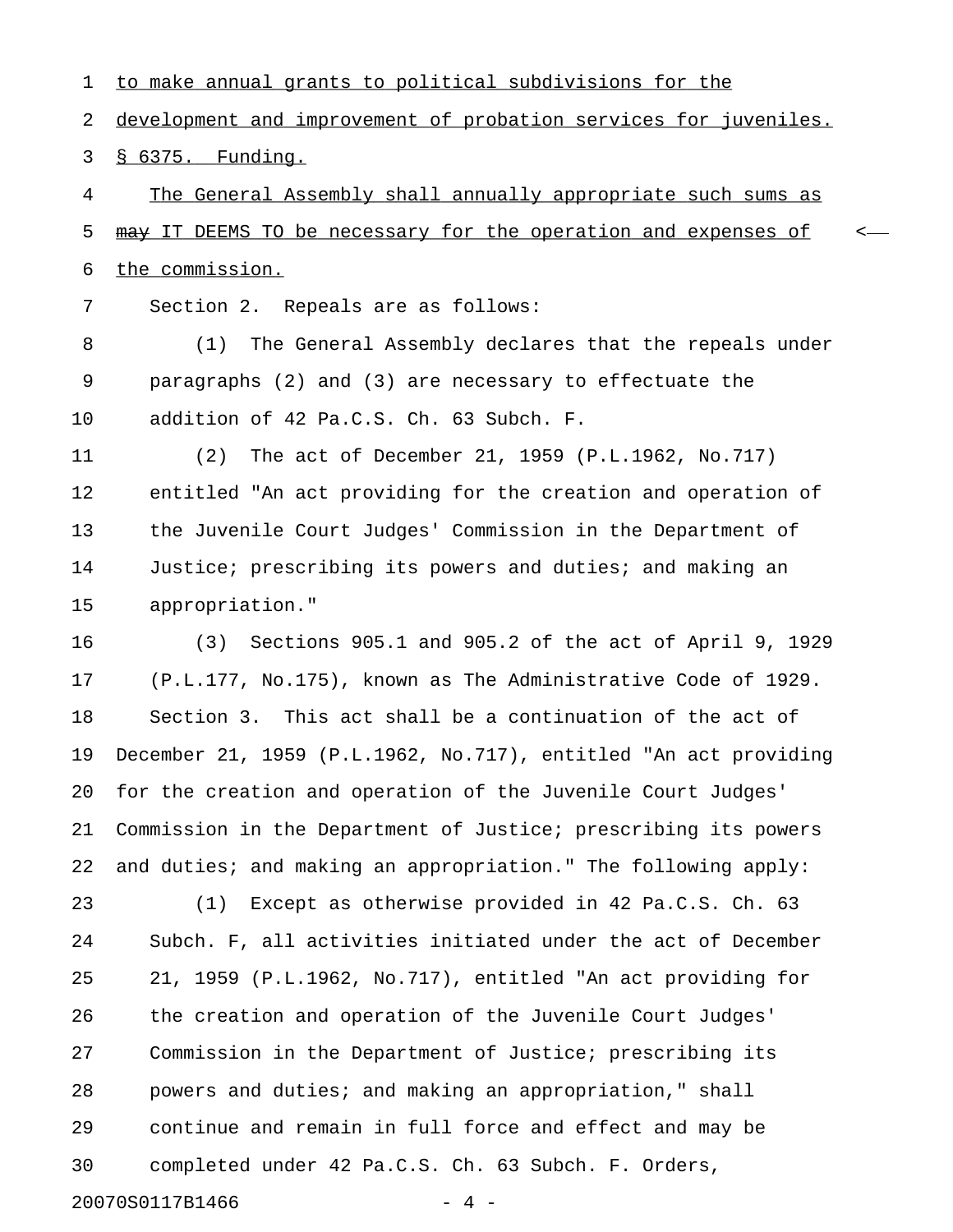1 regulations, rules and decisions, which were made under the 2 act of December 21, 1959 (P.L.1962, No.717), and which are in 3 effect on the effective date of section 2 shall remain in 4 full force and effect until revoked, vacated or modified 5 under 42 Pa.C.S. Ch. 63 Subch. F. Contracts AND obligations < 6 and collective bargaining agreements entered into under the  $\sim$ 7 act of December 21, 1959 (P.L.1962, No.717) are not affected 8 nor impaired by the repeal of the act of December 21, 1959 9 (P.L.1962, No.717).

10 (2) Any difference in language between 42 Pa.C.S. Ch. 63 11 Subch. F and the act of December 21, 1959 (P.L.1962, No.717) 12 is intended only to conform to the style of the Pennsylvania 13 Consolidated Statutes and is not intended to change or affect 14 the legislative intent, judicial construction or 15 administration and implementation of the act of December 21, 16 1959 (P.L.1962, No.717).

17 Section 4. This act shall be a continuation of sections 18 905.1 and 905.2 of the act of April 9, 1929 (P.L.177, No.175), 19 known as The Administrative Code of 1929. The following apply:

20 (1) Except as otherwise provided in 42 Pa.C.S. Ch. 63 21 Subch. F, all activities initiated under sections 905.1 and 22 905.2 of The Administrative Code of 1929 shall continue and 23 remain in full force and effect and may be completed under 42 24 Pa.C.S. Ch. 63 Subch F. Orders, regulations, rules and 25 decisions, which were made under sections 905.1 and 905.2 of 26 The Administrative Code of 1929 and which are in effect on 27 the effective date of section 2 of this act shall remain in 28 full force and effective until revoked, vacated or modified 29 under 42 Pa.C.S. Ch. 63 Subch. F. Contracts AND obligations < 30 and collective bargaining agreements entered into under  $\leftarrow$ 20070S0117B1466 - 5 -